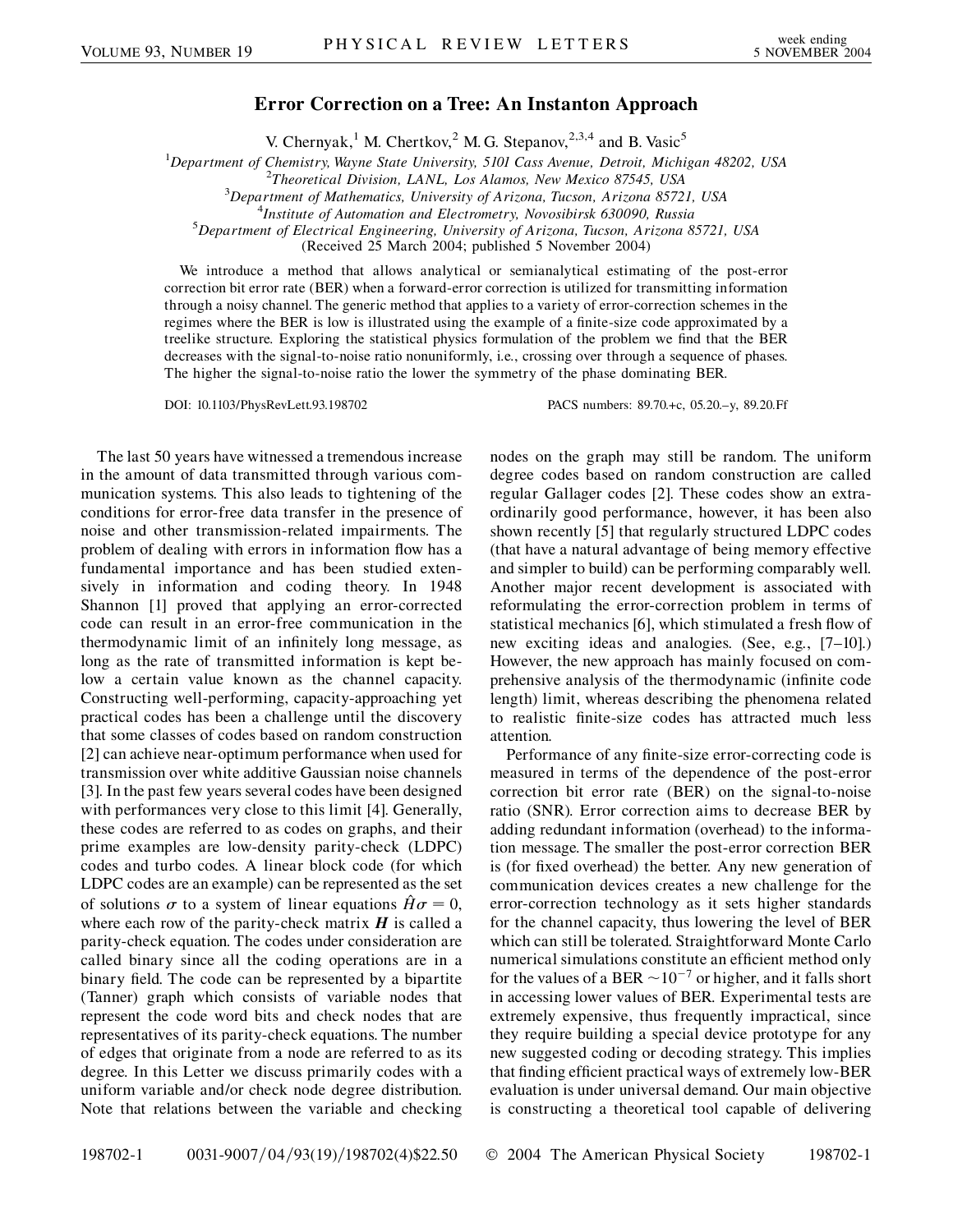quantitative estimates for these low probability events analytically. The approach we propose to adopt and develop for achieving this goal is known under the names of saddle point, optimal fluctuation, or instanton calculus. (Instanton calculus, introduced initially in the context of disordered systems [11] and aimed at estimating a low probability event, is common in modern theoretical physics.) Therefore, we start with a general but brief introduction to the subject. We describe the basic principles of coding for an LDPC code, introduce the optimal maximal *a posteriori* (MAP) decoding strategy along with generally suboptimal yet very efficient belief propagation (BP) decoding, and finally define the post-error correction BER that characterizes the code performance. Next we argue, following [3,4,9,10,12], that a finite-size treelike structure offers a good approximation for a uniform degree LDPC code if the length of the shortest loop on the corresponding Tanner graph is long enough. We further focus on the BER computation for the central site on the tree, presenting it as an integral over noise configuration (fields) on the tree. Instantons—special configurations of the field giving the major contribution into the integral/BER—are first found numerically through complete variational procedure. We show that all the relevant instantons correspond to different symmetries visualized in terms of the partially colored Tanner graph. Finally, we describe a sequence of phase transitions, between phases and/or instantons of different symmetries, thus fulfilling the task of describing BER dependence on SNR in the low-BER domain.

Error correction consists of: (i) coding the original message (word) represented as a set of *L* binary  $\pm 1$ symbols into a longer word consisting of *N* binary signals; (ii) transmitting the *N*-bit long code word through a noisy channel; (iii) decoding the corrupted message detected at the output. The Tanner graph consists of *N* variable nodes (marked by Latin indices) that correspond to the bits of the transmitted message and  $M = N - L$ 0 checking nodes (marked by Greek indices) that represent the parity checks; and the connections occur between those bits *j* and parity checks  $\alpha$  so that the bit *j* participates in the parity-check  $\alpha$ , i.e.,  $j \in \alpha$ . (In this representation all the parity checks should be linearly independent.) More formally,  $\sigma = (\sigma_1, \dots, \sigma_N)$  with  $\sigma_i = \pm 1$  represents one of  $2^L$  code words if and only if  $\prod_{j\in\alpha}\sigma_j = 1$  for all the checking nodes,  $\alpha = 1, \dots, M$ . The code redundancy is described by the overhead  $M/L = R^{-1} - 1$ , with  $R = L/N < 1$  being the code rate. Transmitted through a noisy channel a code word gets corrupted due to the channel noise, so that at the channel output one detects,  $x \neq \sigma$ , where in the simplest model case of the additive white Gaussian channel considered here  $\mathbf{x} = \sigma + \varphi$ ,  $\langle \varphi \rangle = 0$ , and  $\langle \varphi_i \varphi_j \rangle = \delta_{ij}/s^2$ , where *s* measures the SNR.

The goal of decoding is inferring the best approximation for the original message from a corrupted word. Optimal decoding, also known under the name of MAP symbol decoding, can be represented in terms of the generating function of an effective "spin" model [6,7]<br>  $\exp[-F(h)] = \sum_{\sigma} \prod_{\alpha=1}^{M} \delta(\prod_{j \in \alpha} \sigma_j, 1) \exp(\sum_{k=1}^{N} h_k \sigma_k),$ where the ''external magnetic field'' *h* is related to the channel noise  $\varphi$ ,  $\mathbf{h} = s^2(1 + \varphi)$ ,  $\delta(x, 1)$  is the Kronecker  $\delta$  symbol, and the "magnetization", defined as  $\psi_i(\mathbf{h}) =$  $\langle \sigma_i \rangle = -\partial F(h)/\partial h_i$ , is interpreted as the result of decoding, or more accurately sgn[ $\psi_j$ ] gives the decoded value for the bit *j*. The code performance can be characterized via the density of errors at the given site *j* known as the post-error correction BER that can be also described as the probability of a spin flip

$$
B_j = \int_{-1}^0 d\xi \int d\mathbf{h} \delta(\psi_j \{\mathbf{h}\} - \xi) \prod_{j=1}^N f(h_j), \qquad (1)
$$

where  $f(x) = \exp[-(x - s^2)^2/(2s^2)]/\sqrt{2\pi s^2}$  and  $\sigma = 1$ is assumed for the code word input.

MAP decoding is optimal, however inefficient, since it requires an exponentially large number  $(2^L)$  of steps. BP decoding [3,12] constitutes a fast (linear in *N*), yet generally approximate alternative, corresponding to replacing the generating function in MAP by solving the following set of nonlinear equations (hereafter referred to as the BP equations)  $\eta_{j\alpha} = h_j + \sum_{\beta \neq \alpha}^{j \in \beta} \tanh^{-1} \times$  $\left[\prod_{i \neq j}^{i \in \beta} \tanh(\eta_{i\beta})\right]$ , and  $\eta_j = h_j + \sum_{\beta}^{j \in \beta} \tanh^{-1} \times$  $\sum_{i \neq j}^{i \in B} \tanh(\eta_{i\beta})$ , where  $\tanh^{-1}(\psi_j) \equiv \eta_j$ . Iterative solutions of the BP equations truncated at a finite step is known as the message passing (MP) algorithm. As shown in [12] the set of BP equations becomes exactly equivalent to MAP in the loop-free approximation. Using physics jargon, it is equivalent to the Bethe-lattice approximation [13]. This basic approximation involves generating a tree with the number of generations, counted from the central variable node to be equal to the shortest loop length on a realistic graph. Note that for Gallager codes the typical length of the shortest loop is estimated as  $\sim$  ln*N* [4]. Although the method of BER computation proposed in this Letter is generally applicable for any kind of codes, we will focus solely on the regular codes for which each variable node participates in the  $m \geq 2$  checking node, and each checking node constraint includes  $l \geq 3$  variable nodes, with  $l > m$ .

The set of the  $\delta$ -functional BP constraints, leads to essential complications in the generic case resulting in a nontrivial statistical mechanical model. However, in the treelike case (no loops) the constraints become fairly easy to handle. Indeed, in this case each variable site can be described by one "inbound" field  $\eta_{i\alpha}$  with the checking site  $\alpha$  belonging to the only path from the given variable site to the tree center, and the other  $m - 1$ , by the "outbound" field  $\eta_{i\beta}$  with  $\beta \in j$  and  $\beta \neq \alpha$ . It is a remarkable feature of the tree structure that the integrand in Eq. (1) can be expressed solely in terms of the inbound fields on the tree, and only the outbound field is defined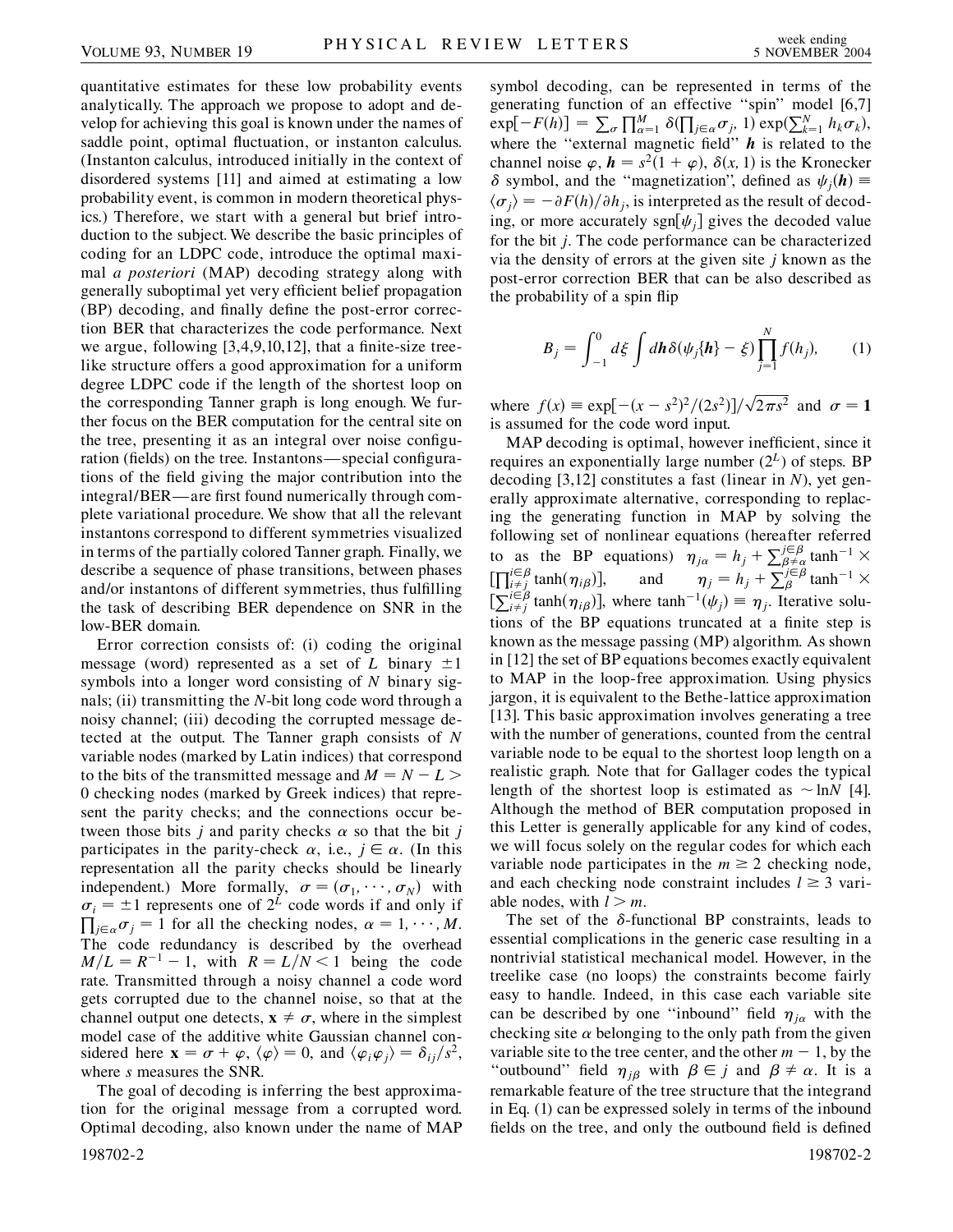exactly in the center of the tree. Therefore, the only nontrivial integrations go over the inbound fields, hereafter denoted by simply  $\eta_i$ , and Eq. (1) is simplified to  $B_0$  =  $\int_{-1}^{0} d\zeta P_0(\zeta) \sim P_0(0)$  and  $P_0(\zeta) = \int_{-1}^{0} (\prod_j d\eta_j) \exp(-\mathcal{Q}),$ where the effective action is

$$
Q = \frac{1}{2s^2} \left[ \zeta - \sum_{\beta \in 0} \tanh^{-1} \left( \prod_{k \neq 0}^{k \in \beta} \eta_k \right) - s \right]^2
$$

$$
+ \frac{1}{2s^2} \sum_{j \neq 0} \left[ \eta_j - \sum_{\beta \in j}^{\beta > j} \tanh^{-1} \left( \prod_{k \neq j}^{k \in \beta} \eta_k \right) - s^2 \right]^2. \tag{2}
$$

 $j = 0$  marks the tree center,  $\beta > j$  denotes that the check node, and  $\beta$  is positioned above the variable node *j* in the tree hierarchy.

Integrations over noise fields  $\eta_i$  will be performed in the saddle point instanton fashion that corresponds to the assumption that the major contribution to the integral originates from the special (instanton) configurations related to the minimum of the effective action  $Q$ :  $\delta Q/\delta \eta = 0$ . Alternatively, one can solve the BP equations on the tree using the MP algorithm (i.e., making some fixed number of iterations), by substituting it into the resulting expression for the magnetization/BER, and maximizing it with respect to the noise field. The two variational schemes should be equivalent in the limit of the infinite number of iterations in the MP case (we found the convergence with the number of iterations to be relatively fast and monotonic in the loop-free case). The result of the MP variational procedure for  $m = 2$ ,  $l = 3$ , and  $n = 3$  (the number of generations on the tree), for ten iterations is shown in Fig. 1. Full variation over all noise fields on the tree (thus containing no symmetry assumption) shows a rich bifurcation picture corresponding to a symmetry breakdown. At small values of SNR the optimal solution is of maximal symmetry with all noise fields



FIG. 1 (color).  $m = 2, l = 3$ , and  $n = 3$ . Instantons and bifurcation picture for a complete optimization procedure (no symmetry was *a priori* assumed). The first line area of a circle surrounding any variable node is proportional to the value of the noise on the node. Different colors correspond to different generations on the tree.

that belong to a given generation (counted from the tree center) being identical. With a SNR increase the symmetry of the optimal configuration degrades discreetly through *n* steps. The symmetry of the *k*-th order instanton can be described by a set of variable nodes (shown as striped on Fig. 1) that extend from the center (which is always striped) towards the *k*-th generation according to the following rule: All checking nodes connected to a marked variable node of the previous generation are marked, while for any marked checking node exactly one variable node of the next generation is marked. The rule is generic, i.e., it applies for any values of *m* and *l*.

Taking the symmetry assumption for granted, one can substantially simplify and improve the process of finding the set of instanton solutions and getting a better estimate for the BER. Thus the independent fields that correspond to an instanton with the symmetry broken up to the *k*-th order can be conveniently represented in terms of the two-index quantities  $\eta_j^{(p)}$  using the following agreement. The variable  $\eta_j^{(p)}$ , where  $p = 0, \dots, k$  and  $j = 0, \dots, n - 1$  $1 - p$ , represents the field on a nonmarked node located in generation  $j$  (counting from the leaves), so that the first marked node on the only path to the center lies in generation *p* (counted from the tree center). The variable  $\eta_{n-p}^{(p)}$  with  $p = 1, \dots, k$  represents the field on a marked node that is located in the generation *p* (counting from the center). Replacing the full set of the  $\eta$  fields on the graph by the described above restricted symmetry set  $\{\eta_j^{(p)}\},$ substituting it into the effective action Q described by Eq. (2), and minimizing the resulted *k*-th order effective equation with respect to the  $k$ -th order restricted set of  $\eta$ fields one arrives at a system of equations for the *k*-th order instanton that are bulky and are not presented here. The set of equations for the *k*-th instanton can be formulated in terms of  $a k + 1$ -dimensional minimization problem. We have found, however, that the system can be approximately reduced to a one-dimensional chain minimization problem if either of the following conditions holds: (i)  $l \gg 1$ ; (ii)  $n, n - p \gg 1$  and  $s > s_c$ , where  $s_c$  is defined as *s*, which formally solves the system,  $\eta = g(\eta)$ and  $1 = g'(\eta)$  where  $g(\eta) = s^2 + (m-1)\tanh^{-1} x$  $[\tanh(\eta^{l-1})]$ ; (iii)  $s \gg s_c$ . Note, that in the thermodynamic limit action of the high-symmetry instanton, which is finite at  $s < s_c$ , then becomes infinite at  $s > s_c$ , with  $s_c$  being finite for  $m > 2$ . In all three cases the instantons have the following structure: The unmarked variables  $\eta_i^{(p)}$  with  $p > 0$  grow while approaching the center according to the equation  $\eta_j^{(p)} = g(\eta_{j-1}^{(p)})$ , whereas for the marked variables  $\eta_{n-p}^{(p)} \approx 0$ . Therefore, the only dynamical field to be optimized is the unmarked portion of the  $p = 0$  branch. Note that although the approximation is justified only in either of the three aforementioned limits, it actually works quantitatively well even for the moderate values of the key parameters *l; m; n* and *s*, as follows from comparing the numerical solutions of the